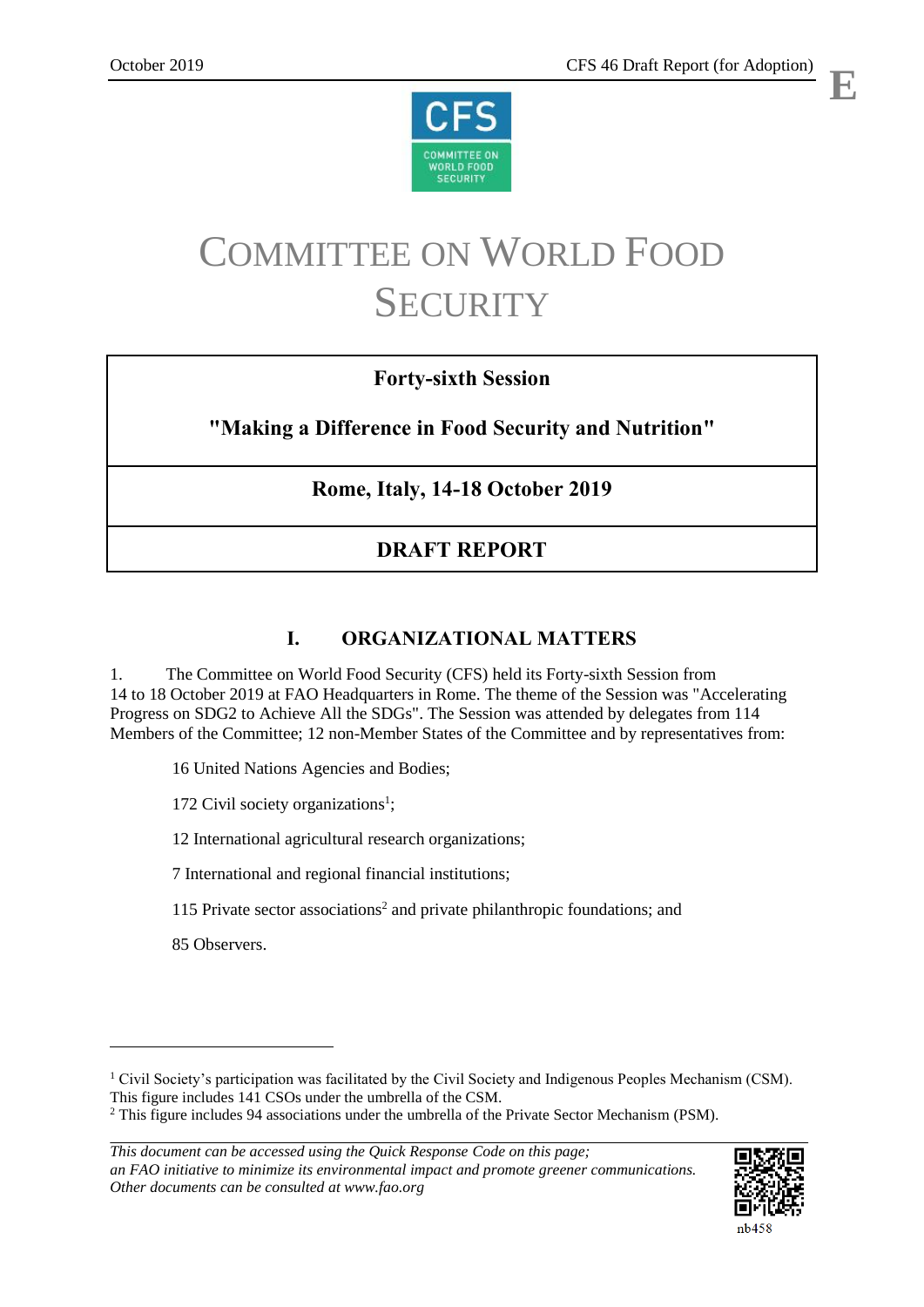2. One First Lady, 12 Ministers, 6 Vice-Ministers and 1 Undersecretaries attended. The full list of Members, Participants and Observers will be available as document CFS 2019/46/Inf.5 [\(http://www.fao.org/about/meetings/cfs/cfs46/en/\)](http://www.fao.org/about/meetings/cfs/cfs46/en/).

3. The report contains the following appendices: Appendix A – Agenda of the Session; Appendix B – Membership of the Committee; Appendix C – List of Documents; Appendix D - Declaration of the Russian Federation.

4. The Committee was informed that the European Union (EU) was participating in accordance with paragraphs 8 and 9 of Article II of the FAO Constitution.

5. The Session was opened by the Chairperson of the Committee, His Excellency Mario Arvelo, Dominican Republic.

6. The Committee adopted the Agenda and Timetable.

7. The Committee appointed a Drafting Committee composed of Bangladesh, Brazil, Canada, Costa Rica, France, Indonesia, Iran, Japan, New Zealand, Russian Federation, Switzerland, Saudi Arabia and South Sudan as well as Ms Sanna-Lisa Taivalmaa of Finland as Chair of the Drafting Committee.

## **II. STATE OF FOOD SECURITY AND NUTRITION IN THE WORLD 2019, ITS POLICY IMPLICATIONS IN THE CONTEXT OF THE SUSTAINABLE DEVELOPMENT GOALS**

8. Opening statements were delivered by Ms Maria Francesca Spatolisano, Assistant Secretary-General for Policy Coordination and Inter-Agency Affairs, on behalf of Mr António Guterres, United Nations Secretary-General; Ambassador Mario Arvelo, Chairperson of the Committee on World Food Security; Mr Qu Dongyu, Director-General, Food and Agriculture Organization (FAO); Mr Gilbert Houngbo, President, International Fund for Agricultural Development (IFAD); Mr David Beasley, Executive Director, World Food Programme (WFP); and Mr Patrick Caron, Chairperson of the Steering Committee, High Level Panel of Experts on Food Security and Nutrition (HLPE). The statements are available as CFS Information documents at <http://www.fao.org/about/meetings/cfs/cfs46/en/>

9. The Committee heard a presentation delivered by Mr Máximo Torero Cullen, Assistant Director-General of the Economic and Social Development Department of the Food and Agriculture Organization (FAO), followed by statements by Members and Participants;

10. The Committee expressed its deepest concern regarding the increase in the number of hungry people in the world.

11. The full transcript of the session is included in the verbatim record on the CFS website (link).

#### **III. CFS AND THE SUSTAINABLE DEVELOPMENT GOALS: LESSONS LEARNED**

12. The Committee heard a session, moderated by Ms Carin Smaller, Director for Agriculture, Trade and Investment at the International Institute for Sustainable Development (IISD), which included:

A keynote speech by Ms Hilal Elver, UN Special Rapporteur on the Right to Food;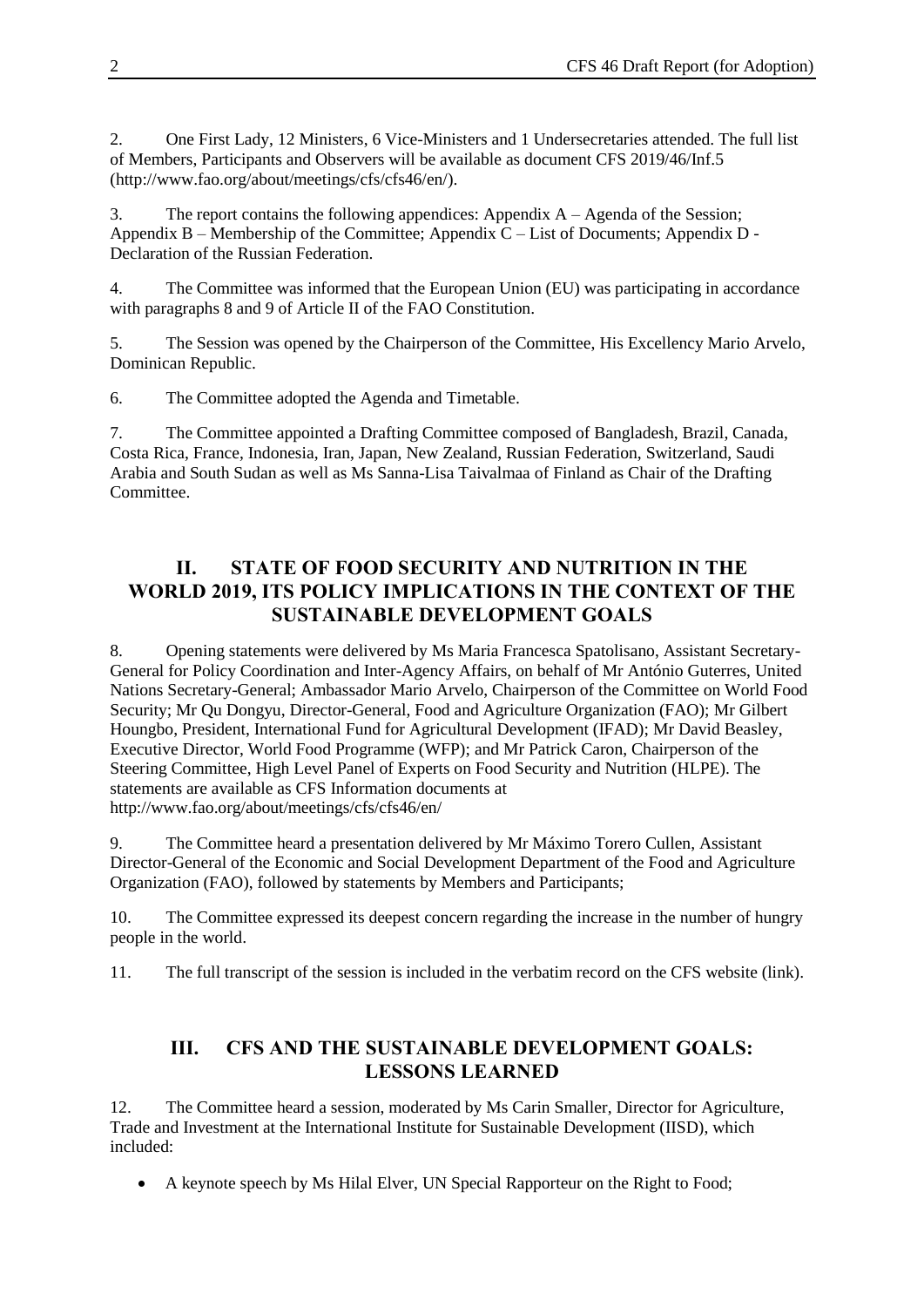- A question-and-answer session with Ms Maria Francesca Spatolisano, UN Assistant Secretary-General for Policy Coordination and Inter-Agency Affairs;
- followed by statements by Members and Participants.
- A panel discussion with:
	- o Mr Rory Jay S. Dacumos National Economic and Development Authority (NEDA) Philippines
	- o Mr Neil Briscoe Department for International Development (DFID)- United Kingdom
	- o Mr Saúl Vicente Vázquez International Indian Treaty Council (IITC)
	- o Mr Sean de Cleene World Economic Forum
- followed by statements by Members and Participants.

13. The full transcript of the session is included in the verbatim record on the CFS website (link).

#### **IV. CELEBRATING THE INTERNATIONAL DAY OF RURAL WOMEN**

14. The Committee heard a session, moderated by Ms Valentina Savastano (Italy), CFS Vice-Chair, which included:

- An introduction on the theme for 2019 "Rural Women and Girls Building Climate Resilience" by Ms Cornelia Richter, Vice-President of the International Fund for Agricultural Development (IFAD).
- Two keynote speeches delivered by:
	- o Ms Kate Gilmore, UN Deputy Commissioner for Human Rights
	- o Ms Fatoumata Diallo, Vice-President of the National Federation of Rural Women (FENAFER) of Mali.
- followed by questions and interventions by Members and Participants.
- 15. The full transcript of the session is included in the verbatim record on the CFS website (link).

#### **V. FOOD SYSTEMS AND NUTRITION**

- 16. For agenda item V.a, the Committee heard a session, which included:
	- An update on the preparation of the Voluntary Guidelines, presented by the Chair of the Open-Ended Working Group (OEWG) on Food Systems and Nutrition, Ms Liliane Ortega (Switzerland), based on document CFS 2019/46/2 "Zero Draft of the CFS Voluntary Guidelines on Food Systems and Nutrition";
	- A presentation by Ms Naoko Yamamoto, WHO Assistant Director-General for Universal Health Coverage and Health Systems;
	- A panel discussion moderated by Mr David Nabarro, Curator of the World Economic Forum's "Food Systems Dialogues", and comprised of:
		- o Ms Bibi Giyose, Senior Nutrition and Food Systems Officer and Special Advisor to the CEO, New Partnership for Africa's Development (NEPAD);
		- o Ms Emorn Udomkesmalee, Associate Professor, Institute of Nutrition, Mahidol University, Thailand;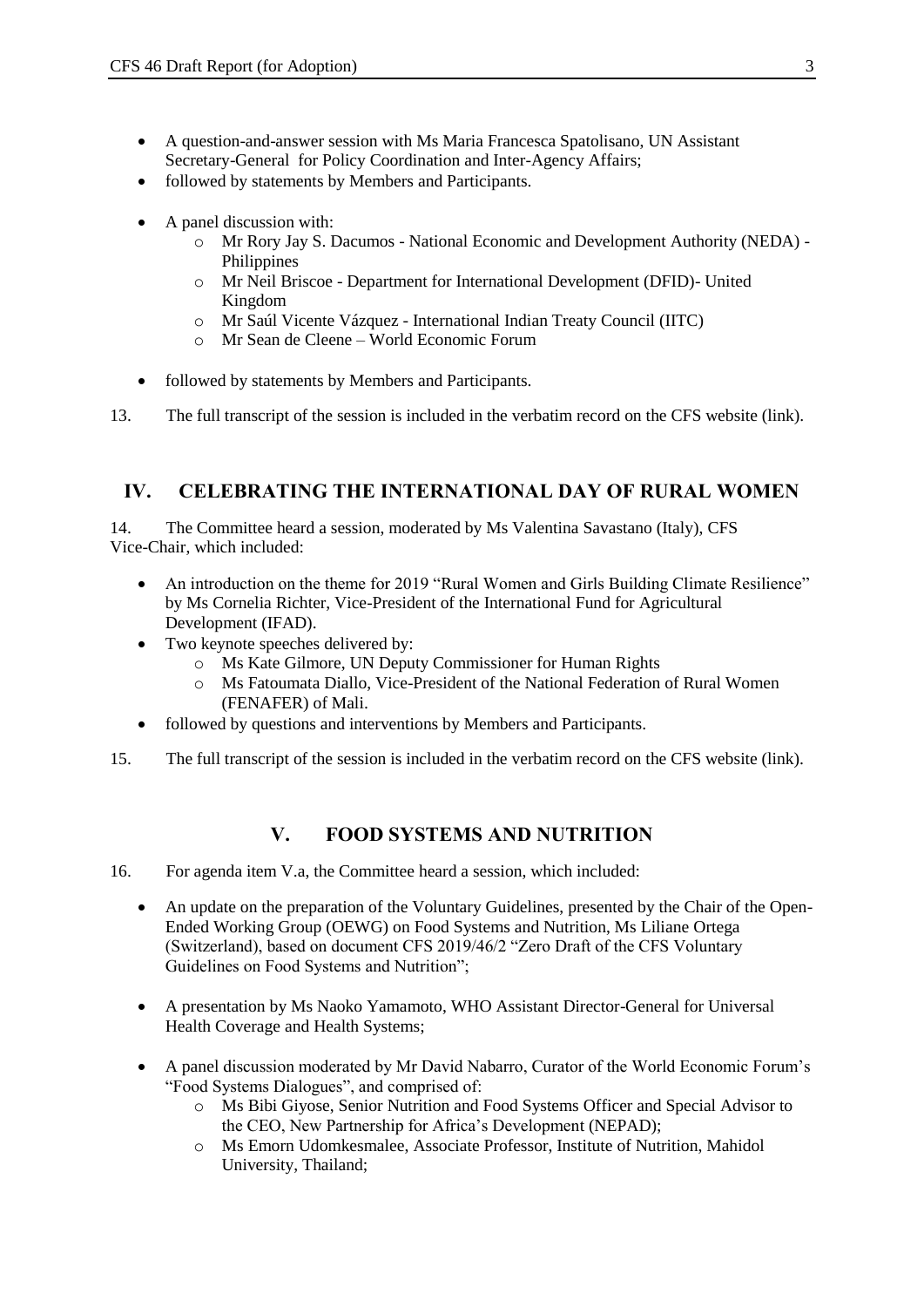- o Ms Preeti Ahuja, Manager Latin America, Global Practice Agriculture and Food, World Bank;
- followed by statements by Members and Participants.
- 17. For agenda item V.b, the Committee heard a session which included:
	- A presentation of document CFS 2019/46/3 "Progress Report on Follow-up to the Second International Conference on Nutrition (ICN2), including Implementation of the United Nations Decade of Action on Nutrition" by Ms Anna Lartey, Director of the Food Systems and Nutrition Division of FAO, and Mr Francesco Branca, Director of the Department of Nutrition for Health and Development of WHO;
	- followed by statements by Members and Participants.
- 18. The full transcript of the session is included in the verbatim record on the CFS website (link).

#### **VI. URBANIZATION, RURAL TRANSFORMATION AND IMPLICATIONS FOR FOOD SECURITY AND NUTRITION**

19. The Committee heard a presentation on document CFS 2019/46/4 "Urbanization, Rural Transformation and Implications for Food Security and Nutrition: Summary of the 2018-19 Intersessional Events" by H.E. Hans Hoogeveen of The Netherlands, followed by statements by Members and Participants;

20. The full transcript of the session is included in the verbatim record on the CFS website (link).

#### **VII. MULTISTAKEHOLDER PARTNERSHIPS TO FINANCE AND IMPROVE FOOD SECURITY AND NUTRITION IN THE FRAMEWORK OF THE 2030 AGENDA**

21. The Committee heard a session, moderated by Ms Ute Klamert, Assistant Executive Director, Partnerships and Governance Department, World Food Programme (WFP), which included:

- A keynote presentation by Mr Willem Olthof, Deputy Head of Unit, Rural Development, Food Security and Nutrition, DG DEVCO, European Commission.
- A panel discussion with:
	- o Ms Anshu Mohan, Senior Technical Advisor, Partnership for Maternal, Newborn and Child Health, World Health Organization (WHO);
	- o Mr Jonas Mugabe, Platform for African-European Partnership in Agricultural Research for Development (PAEPARD) manager, Forum for Agriculture Research in Africa (FARA), Ghana;
	- o Mr Badrul Arefin, Director General, Food Planning and Monitoring Unit (FPMU), Ministry of Food, Bangladesh;
	- o Mr Kevin Marinacci, Chief Executive Officer, Fabretto Foundation, Nicaragua;
	- o Ms Patti Rundall, Policy Director, International Baby Food Action Network (IBFAN).
- followed by interventions by Members and Participants from the floor.
- 22. The full transcript of the session is included in the verbatim record on the CFS website (link).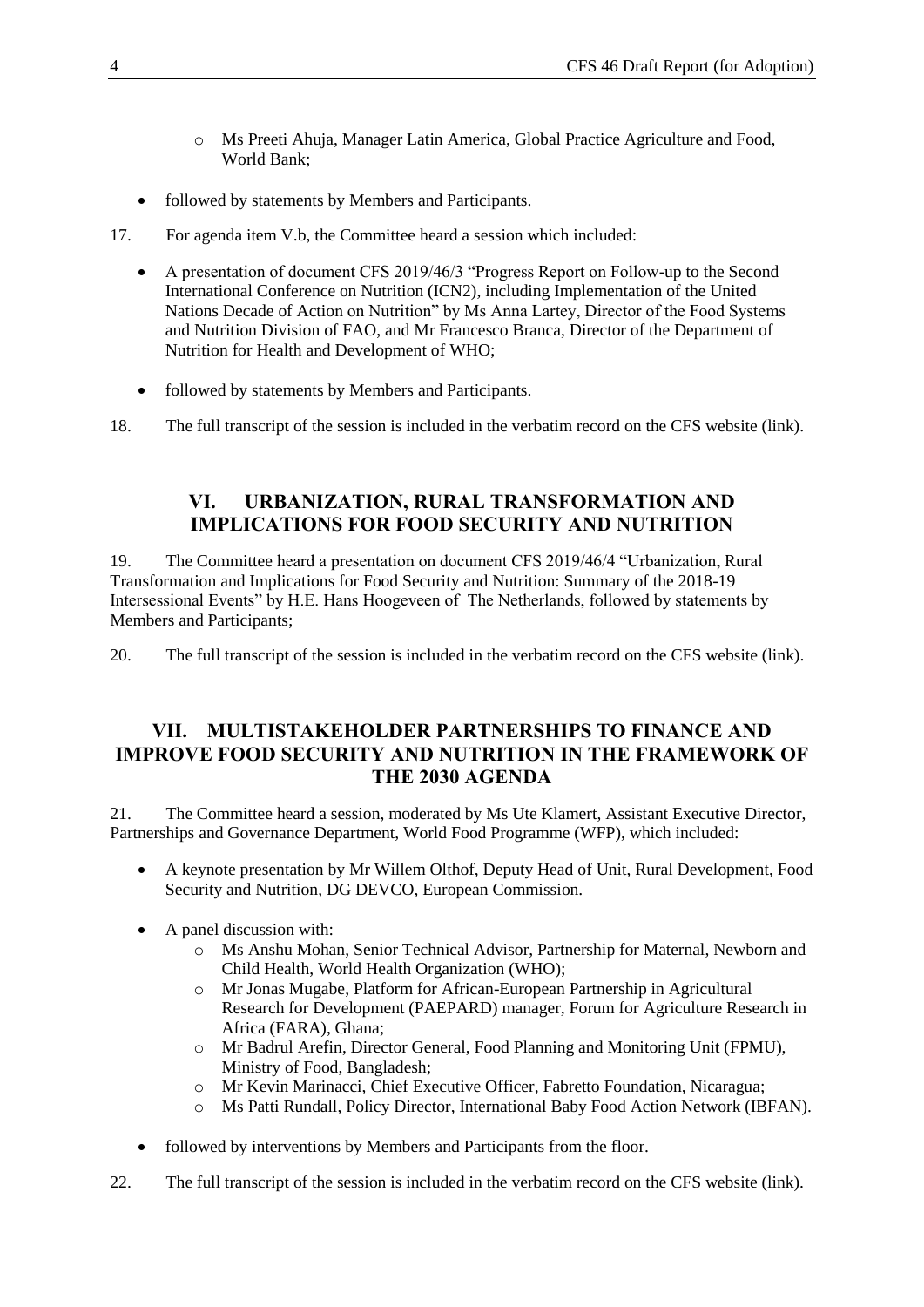#### **VIII. AGROECOLOGICAL AND OTHER INNOVATIVE APPROACHES**

23. The Committee heard a session, moderated by Mr Kwesi Atta-Krah, Director, Advocacy and Country Alignment, International Institute of Tropical Agriculture (IITA), which included:

- An introduction of the High Level Panel of Experts (HLPE) Report on "Agroecological and Other Innovative Approaches for Sustainable Agriculture and Food Systems that Enhance Food Security and Nutrition" by Mr Patrick Caron, Chair of the HLPE Steering Committee;
- A presentation of an overview of the main findings and recommendations of the HLPE Report by Mr Fergus Lloyd Sinclair, HLPE Project Team Leader;
- An Intervention by Ms Musonda Mumba, Chief, Terrestrial Ecosystems Unit at UN Environment Programme (UNEP), as a discussant of the HLPE Report;
- followed by interventions by Members and Participants from the floor.

24. The full transcript of the session is included in the verbatim record on the CFS website (link).

#### **IX. MARKING THE KICK OFF OF THE UN DECADE OF FAMILY FARMING 2019-2028**

25. The session, moderated by Ms Marcela Villareal, Director of Partnerships Division of FAO, included:

- A keynote speech by Ms Amarilli Villegas Cordero, Deputy Permanent Representative of Costa Rica and Chairperson of the International Steering Committee of the UN Decade of Family Farming (UNDFF);
- A panel discussion with:
	- o Mr Sam Herodian, Senior Advisor to the Minister for Agriculture, Indonesia
	- o Mr Martin Uriarte, President, World Rural Forum
- followed by interventions by Members and Participants.
- 26. The full transcript of the session is included in the verbatim record on the CFS website (link).

#### **X. THE CFS MULTI-YEAR PROGRAMME OF WORK 2020-2023**

27. The Committee considered document CFS 2019/46/7 "CFS Multi-Year Programme of Work (MYPoW) 2020-2023", as presented by the CFS Chair.

- 28. The Committee:
	- a) Reiterated its concern over the immense challenge posed by achieving Zero Hunger by 2030 with 820 million (about one in every nine people in the world) still suffering from hunger today;
	- b) In line with the Political Declaration of the SDG Summit, reaffirmed the commitment at the very heart of the 2030 Agenda to leave no one behind by taking more tangible steps to support people in vulnerable situations and the most vulnerable countries and to reach the furthest behind first;
	- c) Endorsed the CFS MYPoW for 2020-2023 which, through its prioritized thematic workstreams - Food systems and nutrition; Agroecological and other innovative approaches; Gender equality and women's empowerment in the context of food security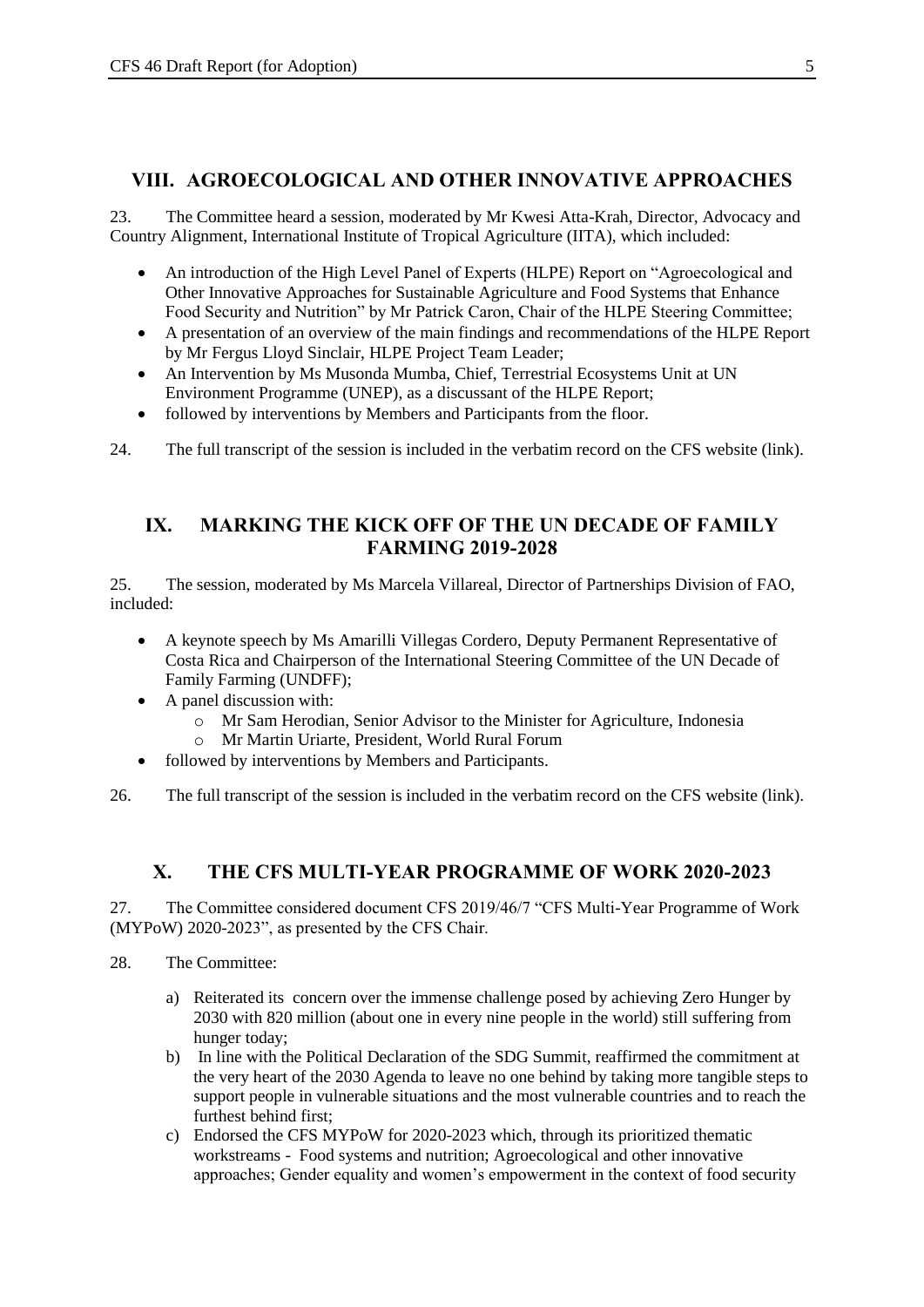and nutrition; Promoting youth engagement and employment in agriculture and food systems; Reducing inequalities for food security and nutrition; Data collection and analysis tools - provides a comprehensive framework for accelerating progress towards meeting SDG2 targets by  $2030^3$ ;

- d) Recognized the broad, inclusive nature and strategic vision of the new streamlined MYPoW process resulting from the follow-up to the CFS Evaluation, as outlined in Annex B of the CFS Evaluation Implementation Report (CFS 2018/45/3);
- e) Noted that the implementation of the MYPoW will be contingent on sufficient financial and human resources, taking into consideration a manageable workload, in accordance with document CFS 2018/45/3;
- f) In line with the CFS Evaluation Implementation Report, requested:
	- i) the Bureau to approve a robust resource mobilization strategy to help support the Plenary and Workstreams, the HLPE and the CSM to support CFS priorities as identified in the MYPoW, with clear safeguards, in line with FAO guidelines, to prevent potential conflict of interest regarding funding;
	- ii) the Secretariat to continue its efforts towards expanding and diversifying the CFS financing base, including by reaching out to CFS Member States, private foundations, the private sector and financial institutions.

#### **XI. MONITORING CFS POLICY RECOMMENDATIONS ON SMALLHOLDERS**

29. The Committee heard a session, moderated by Ms Hlamalani Ngwenya, International Development Consultant and Lecturer at the University of Free State, South Africa, which included:

- A keynote presentation by Mr Jan Van der Ploeg, Professor Emeritus of Rural Sociology, Wageningen University.
- A Panel discussion with:

l

- o Mr Gilberto Correia Carvalho Silva, Minister of Agriculture and Environment, Cape Verde, and President of the Council of Food and Nutrition Security of the Community of Portuguese Speaking Countries (CONSAN-CPLP);
- o Mr Mamadou Goita, Executive Director, Institute for Research and the Promotion of Alternatives in Development (IRPAD/Afrique), Mali;
- o Ms Andrea Soraya Martinez Galarza, Secretariat of Family Agriculture, Ministry of Agriculture and Livestock, Ecuador;
- o Ms Editrudith Lukanga, Co-President, World Forum of Fish Harvesters and Fish Workers (WFF).
- followed by interventions by Members and Participants from the floor.
- 30. The Committee referred to three CFS Policy Recommendations:
	- a) Investing in Smallholder Agriculture for Food Security and Nutrition, endorsed at CFS 40 in 2013;
	- b) Connecting Smallholders to Markets, endorsed at CFS 43 in 2016;
	- c) Sustainable Agricultural Development for Food Security and Nutrition: What roles for Livestock? Endorsed at CFS 43 in 2016.

<sup>&</sup>lt;sup>3</sup> A declaration by the Russian Federation is contained in Annex D